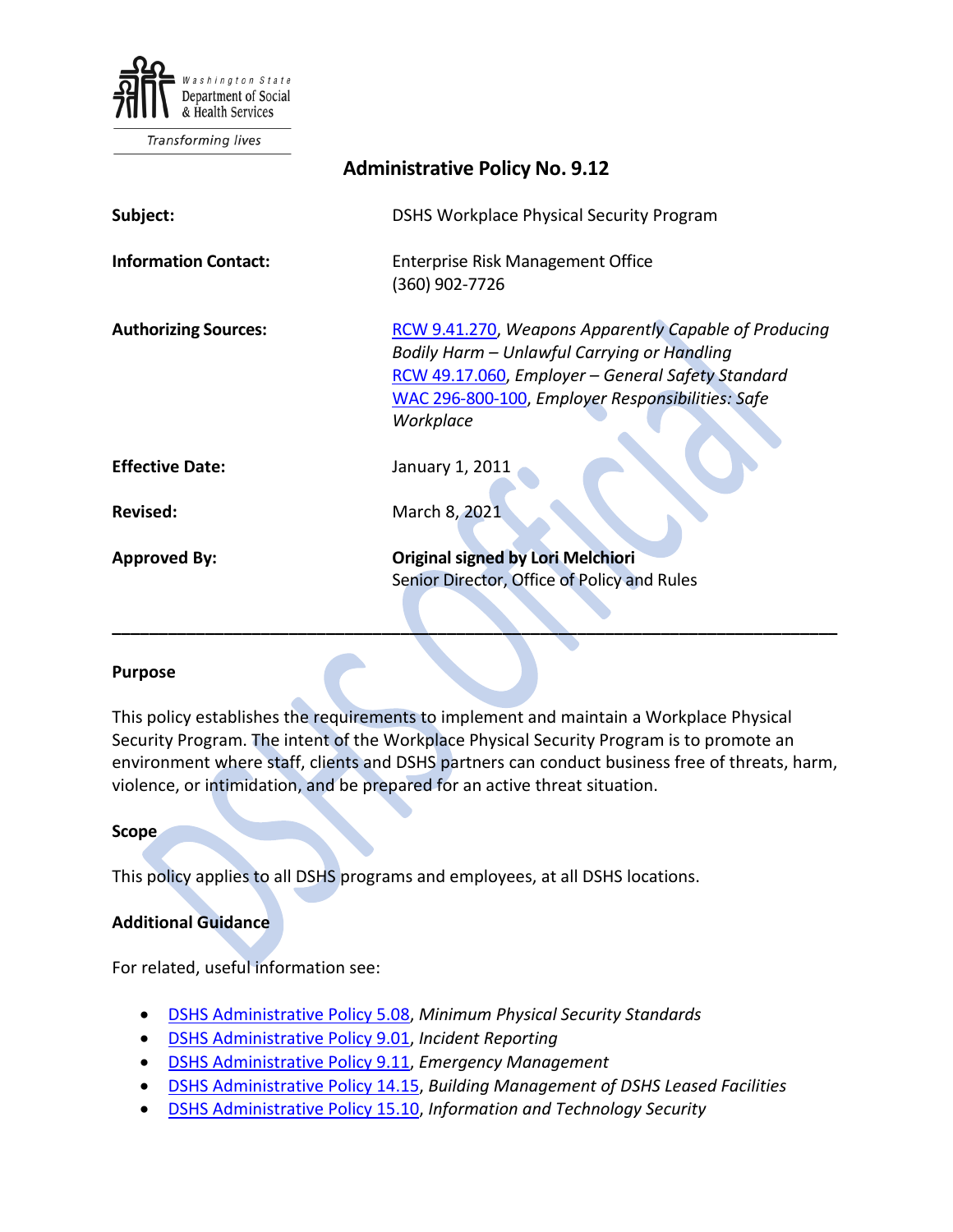- [DSHS Administrative Policy 18.62,](http://one.dshs.wa.lcl/Policies/Administrative/DSHS-AP-18-62.pdf) *Allegations of Employee Criminal Activity*
- [DSHS Administrative Policy 18.66,](http://one.dshs.wa.lcl/Policies/Administrative/DSHS-AP-18-66.pdf) *Discrimination and Harassment Prevention*
- [DSHS Administrative Policy 18.67,](http://one.dshs.wa.lcl/Policies/Administrative/DSHS-AP-18-67.pdf) *Domestic Violence and the Workplace*
- [DSHS Administrative Policy 18.76,](http://one.dshs.wa.lcl/Policies/Administrative/DSHS-AP-18-76.pdf) *Weapons*
- Department of Homeland Security, *[Active Shooter Response Booklet](http://one.dshs.wa.lcl/FS/Loss/Security/Documents/Active%20Shooter%20Response%20Booklet.pdf)*
- Department of Homeland Security, *[Homeland Security Bomb Threat Worksheet](http://one.dshs.wa.lcl/FS/Loss/Security/Documents/Homeland%20Security%20-%20Bomb%20Threat%20Worksheet.pdf)*
- Department of Homeland Security, *[Run, Hide, Fight](https://www.youtube.com/watch?v=5VcSwejU2D0)*

### **Definitions**

**Active threat:** One or more individuals actively engaged in killing or attempting to kill persons in a confined, populated area utilizing deadly weapons such as firearms, knives, vehicles, or bombs. In these cases, there is typically no apparent pattern or method to the selection of victims and any person in the immediate vicinity could be targeted.

**Client:** Any person receiving the services or benefits offered by a DSHS program.

**Client service area:** Spaces at a DSHS location dedicated to the direct delivery of services or benefits to DSHS clients. This includes such areas as reception desks, interview cubicles, consultation rooms, etc.

**Contractor:** A company, firm, group or individual operating under a mutually agreed upon, binding, formal agreement with DSHS to provide specific work, material, or service.

**DSHS security manager:** Staff position in the enterprise risk management office responsible for the policies, plans, and procedures related to the physical safeguarding of department personnel, financial resources, and capital assets.

**Employee:** All categories of paid and unpaid full-time, part-time, permanent, and nonpermanent workers, volunteers, work-study students, or interns assigned to the department.

**Employee-only access area:** Designated spaces at a DSHS worksite reserved for department employees to conduct their duties free where movement by the public is restricted. An employee-only access area is typically identified to help ensure the safeguarding of confidential, sensitive, and private client information from inadvertent disclosure to unauthorized personnel and to improve employee safety and security.

**Employee identification card**: Visible badge worn by department staff to indicate their employment with DSHS and typically used to grant them access to restricted areas.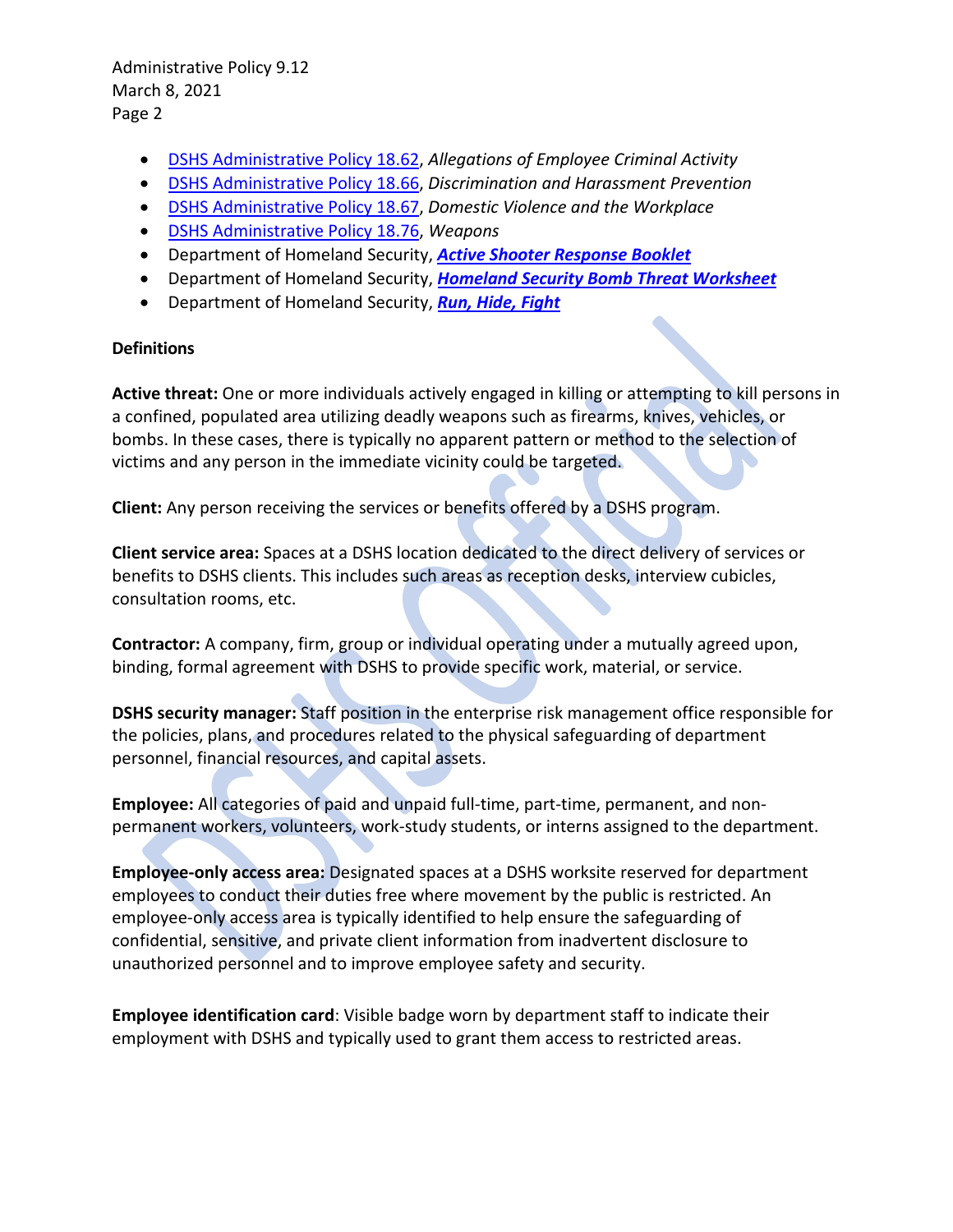**Lead DSHS program or lead program:** The DSHS administration that has the greatest employee presence at a given worksite location; the program having the greatest number of staff assigned at a specific business address.

Partner: A representative of another agency, board, commission, or organization collocated or working collaboratively with DSHS for some specific activity, event, or project.

**Public:** The general members of the greater surrounding community or population at large.

**Public access area:** The spaces at a DSHS location designated as unrestricted to the public, including such areas as foyers, hallways, and lobbies.

**Restricted access area:** Designated spaces at DSHS locations with admittance limited to selected employees by virtue of their official duties and responsibilities. These might include such areas as IT equipment storerooms, inventory storerooms, record storerooms, and negotiable material handling rooms.

**Run, hide, fight:** The nationally and generally accepted best response to an active threat. The approach focuses on a series of tiered responses, preferring that people should elect to distance themselves from an active threat (run) whenever possible as the first priority. Second choice would be to use cover and concealment (hiding) whenever running would not be feasible. Lastly, people may choose to confront (fight) an active threat, but should only do so as a last resort when no other options are available. Pre-planning is a major part of the run-hidefight process, and it is recommended that employees, no matter where they are, consider how they reasonably expect to respond to an active threat in their immediate vicinity if it were to become necessary.

**Tailgating/piggy backing:** Incidents where unauthorized persons gain access into employeeonly or restricted access areas by following authorized staff through employee-only access points.

**Threaten:** To express (orally, in writing, or by action) a direct or veiled intention to do harm, cause trouble, or cause inconvenience to another person.

**Violence:** The use of force to physically or psychologically harm another person.

## **Policy**

- A. The department must ensure a safe, secure, professional environment for every employee, client, contractor, vendor, and partner.
- B. A physical security survey and vulnerability assessment must be performed annually at each DSHS worksite.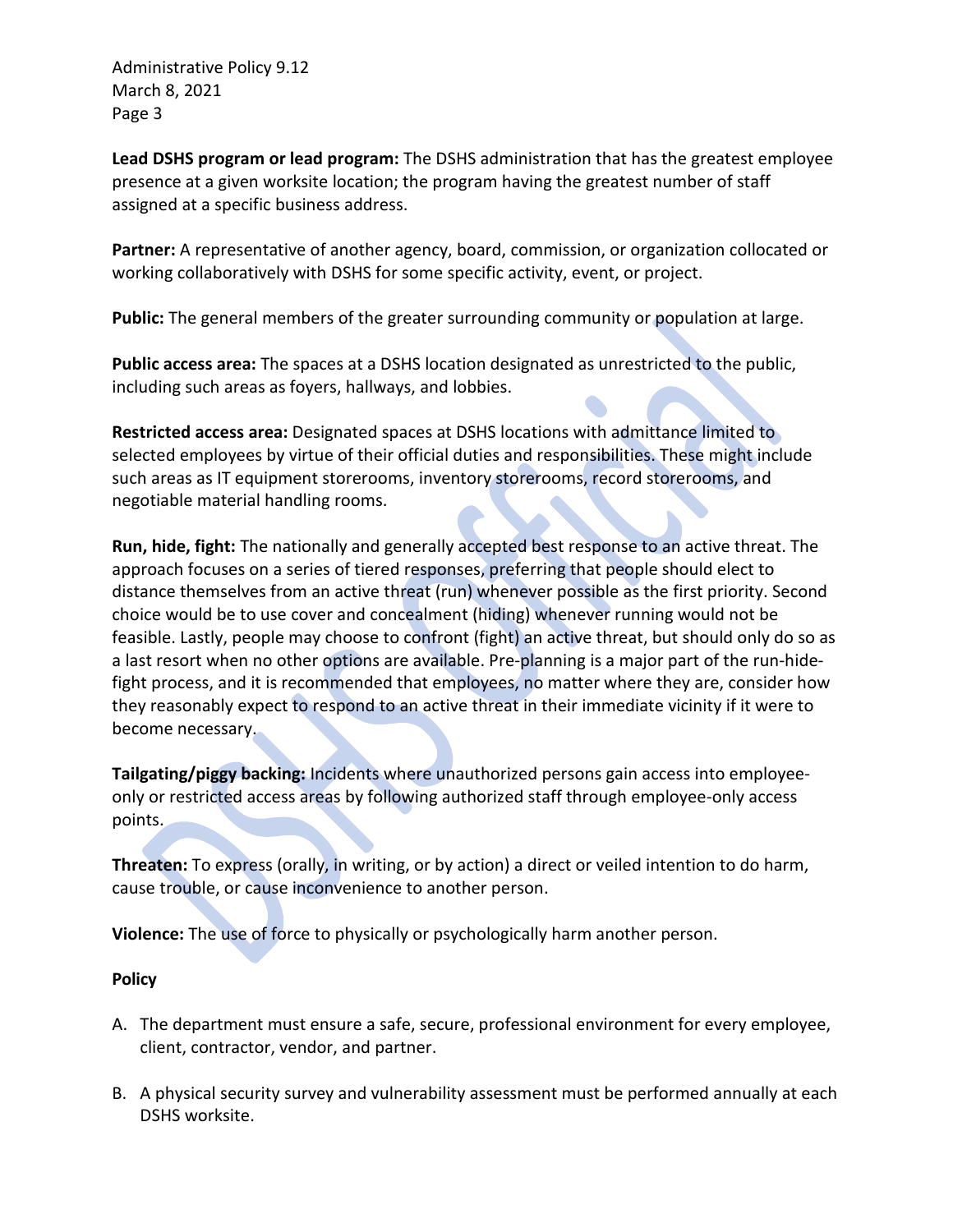- C. A location unique worksite physical security plan must be created, trained to, and maintained by each DSHS worksite.
- D. All employees must read and be trained to the worksite physical security plan for their specific location.
- E. All employees must take part in all local training and drills focused on active threats in the workplace

### **Procedures**

- A. Assistant secretaries and senior directors must ensure that a workplace physical security program is implemented and practiced throughout their program.
- B. Appointing authorities must:
	- 1. Oversee the implementation and maintenance of a worksite physical security program at each location where their office is the lead DSHS program or the only DSHS presence. They must:
		- a. Collaborate with all other co-located DSHS administrations and programs and where feasible other state and federal agencies co-located at the site, if any, to determine any special needs, establish methods of communication, and develop a common course of action for emergency events.
		- b. Interface with other partners co-located at the site to ensure a common, supportive course of action and establish clear methods of communication when an emergency might occur.
		- c. Develop a worksite physical security plan accounting for the unique and special needs of every employee, particularly those who require special accommodation during emergency events.
		- d. Provide annual training, exercises, or drills focused on physical security in the workplace. Drill examples include, practicing building lockdowns or modified lockdowns, exercising alert and notification protocols, Run, Hide Fight drills.
	- 2. Implement requirements for the use of standard employee identification by all employees, such as an employee identification card, that also includes progressive discipline and corrective action plans for employees failing to follow established identification procedures.
	- 3. Direct all local managers and supervisors to actively participate in the development, maintenance, and ongoing support of their locations worksite physical security plan. This is particularly critical for managers and supervisors located at sites in which they are not the lead program.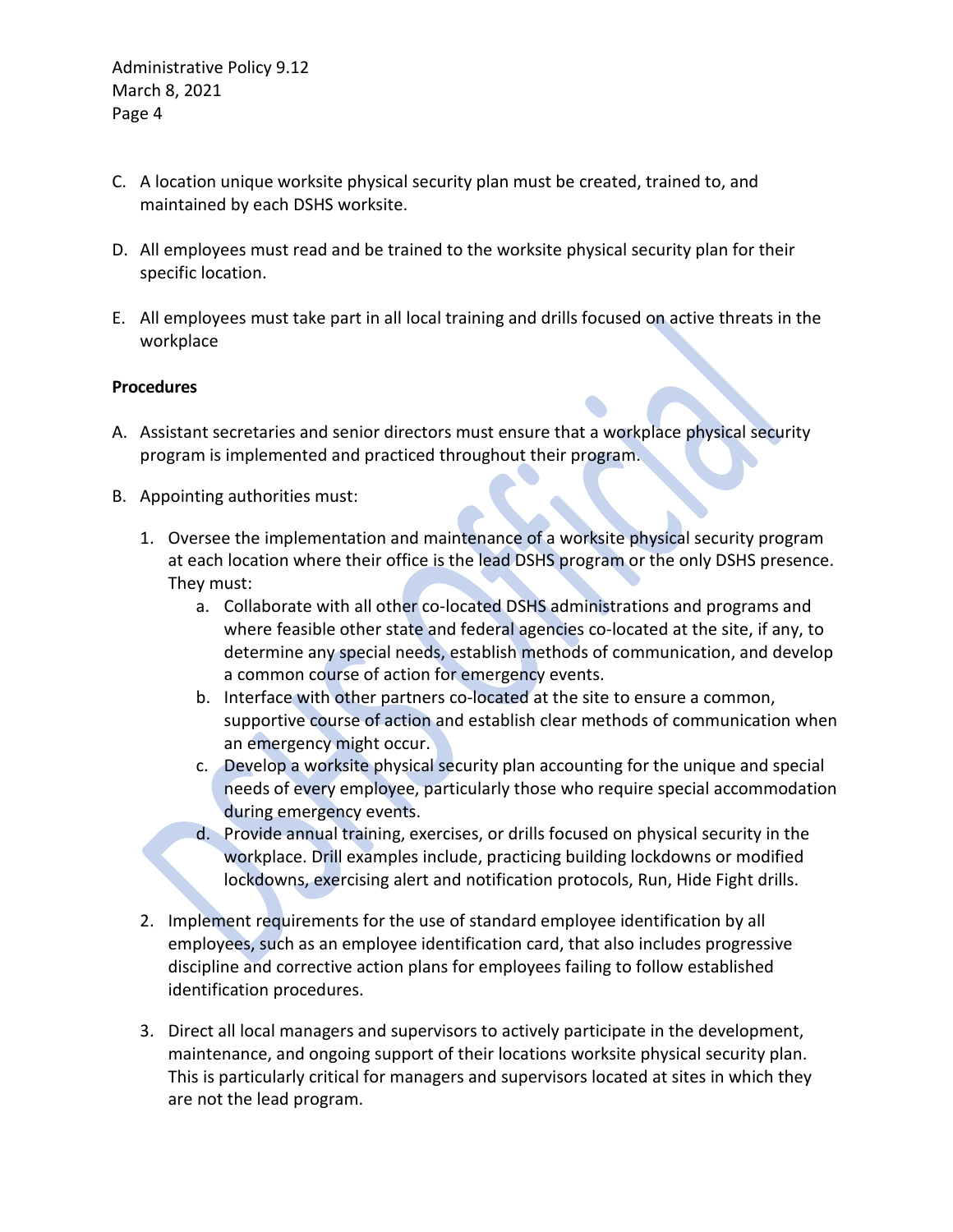> 4. Coordinate with the DSHS security manager to ensure a physical security survey and vulnerability assessment is conducted at each DSHS worksite annually. Managers are responsible for determining the most appropriate style and extent of the assessment to be conducted that best suits local needs and available resources. An example of one possible assessment is available at the following link:

# **[Physical Security Survey and Vulnerability Assessment](http://one.dshs.wa.lcl/FS/Loss/Security/Pages/default.aspx)**

- 5. Ensure a worksite physical security plan has been implemented at every worksite for which you have employees assigned. Note that these worksite physical security plan requirements may be incorporated into other existing written emergency management plans, but should in every case minimally address the following:
	- a. A description or diagram of the worksite that clearly identifies:
		- i. Public access and client service areas, including primary entrances and emergency exits;
		- ii. Employee-only access areas, including primary entrances and emergency exits;
		- iii. Restricted access areas, including primary entrances and emergency exits; and
		- iv. All available routes of egress.
	- b. The local process used to grant and enable entry to the various location spaces, including: public and client service areas; employee-only access areas; and restricted access areas that shall include guidance on methods to prevent tailgating and piggy backing and requirements for identification to be visible at all times.
	- c. The recommended action to be taken by employees if a physical security request, event, or emergency occurs at the worksite. Specific topics that might be addressed, include:
		- i. An employee requests security escort to or from their vehicle;
		- ii. An employee discloses the existence of a restraining or similar order issued by a court that could potentially impact the workplace;
		- iii. There is evidence of a break-in or vandalism to the worksite;
		- iv. The location receives, or is otherwise impacted by, a bomb or other threat;
		- v. A client, staff, or other party threatens violence at the worksite;
		- vi. A client, staff or other party attempts or causes violence at the worksite;
		- vii. There is an observed or reported civil disturbance near, at, or in the vicinity of the worksite;
		- viii. There is an observed, or reported, hostage situation;
		- ix. There is an observed or reported active threat incident near, at or in the vicinity of the workplace; or
		- x. An active threat occurs requiring the implementation of Run, Hide, Fight actions in the workplace.
	- d. A current telephone list of all local, regional, and department emergency and key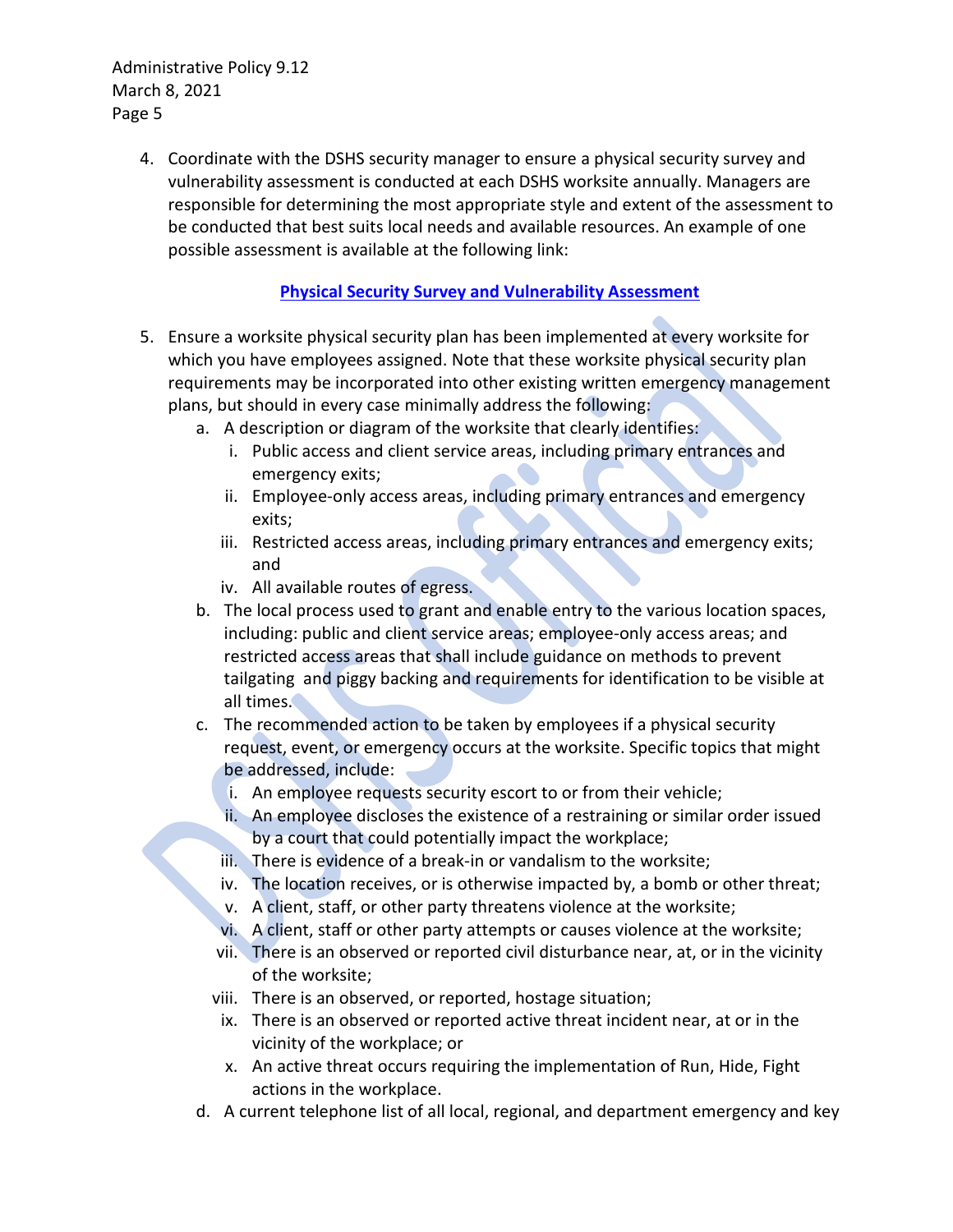> contacts for security support and reporting purposes as well as contact information of co-located partners.

- e. Directions to all points of egress and develop evacuation procedures for employees directly exposed to the public, such as lobby navigators, front desk personnel, field workers, and those who individually council clients or work in client service areas.
- f. The implementation of an employee warning system that utilizes plain language to notify staff and clients of an emergency or active threat situation. This system should avoid the use of code or duress words.
- g. Guidance on the use, display, and maintenance of employee identification, to include, but not be limited to: requiring that identification is visible whenever employees are in employee only or restricted access areas; the need for employees using scan badges to scan the badge each time they enter a controlled area; employees notifying supervisors immediately regarding lost or forgotten badges; and the requirement to escort all non-employee guests when in employee only areas.

One example of a possible stand-alone worksite physical security plan is available at the following link:

# **[Worksite Physical Security Plan Template](http://one.dshs.wa.lcl/FS/Loss/Security/Pages/default.aspx)**

- 6. Ensure all employees read and understand the worksite physical security plan.
	- a. Make certain all employees receive training on the location's initial worksite physical security plan and all future revisions of the plan;
	- b. Provide all new employees training on the worksite's physical security plan within thirty days of hire;
	- c. Ensure all employees review the most current worksite physical security plan no less than annually; and
	- d. Require employees to participate in annual worksite physical security training, exercises, or drills.
- C. DSHS employees must:
	- 1. Read the location's worksite physical security plan and indicate their understanding of the plan as established by their appointing authorities.
	- 2. Participate in all local annual training, exercises, and drills testing the worksite physical security plan and employee's responses to an active threat scenario.
	- 3. Provide feedback to managers / supervisors regarding issues or concerns related to the worksite's physical security.